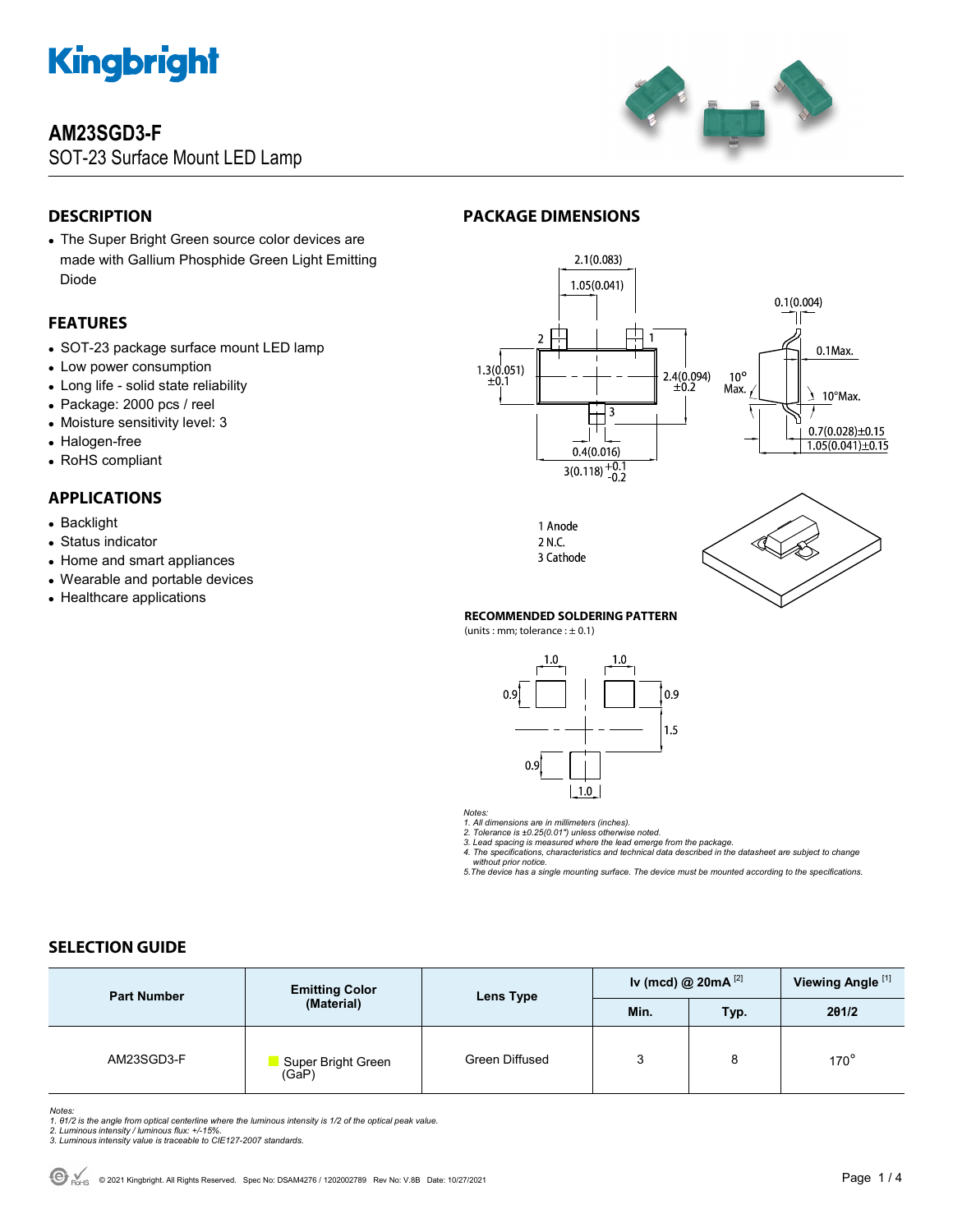# **Kingbright**

#### **ELECTRICAL / OPTICAL CHARACTERISTICS at T<sub>A</sub>=25°C**

| <b>Parameter</b>                                                                              | Symbol                     | <b>Emitting Color</b> | Value |                              | <b>Unit</b>           |
|-----------------------------------------------------------------------------------------------|----------------------------|-----------------------|-------|------------------------------|-----------------------|
|                                                                                               |                            |                       | Typ.  | Max.                         |                       |
| Wavelength at Peak Emission $I_F$ = 20mA                                                      | $\lambda_{\rm peak}$       | Super Bright Green    | 565   | $\overline{\phantom{a}}$     | nm                    |
| Dominant Wavelength $I_F = 20mA$                                                              | $\lambda_{\text{dom}}$ [1] | Super Bright Green    | 568   | $\overline{\phantom{a}}$     | nm                    |
| Spectral Bandwidth at 50% $\Phi$ REL MAX<br>$I_F = 20mA$                                      | Δλ                         | Super Bright Green    | 30    | $\overline{\phantom{0}}$     | nm                    |
| Capacitance                                                                                   | C                          | Super Bright Green    | 15    | $\overline{\phantom{a}}$     | pF                    |
| Forward Voltage $I_F = 20mA$                                                                  | $V_F$ <sup>[2]</sup>       | Super Bright Green    | 2.2   | 2.5                          | $\vee$                |
| Reverse Current ( $V_R$ = 5V)                                                                 | <sub>R</sub>               | Super Bright Green    |       | 10                           | μA                    |
| Temperature Coefficient of $\lambda_{\text{peak}}$<br>$I_F$ = 20mA, -10°C $\leq T \leq 85$ °C | $TC_{\lambda peak}$        | Super Bright Green    | 0.12  | $\overline{\phantom{0}}$     | nm/°C                 |
| Temperature Coefficient of $\lambda_{\text{dom}}$<br>$I_F$ = 20mA, -10°C $\leq T \leq 85$ °C  | $TC_{\lambda dom}$         | Super Bright Green    | 0.08  | $\qquad \qquad \blacksquare$ | $nm$ <sup>o</sup> $C$ |
| Temperature Coefficient of $V_F$<br>$I_F$ = 20mA, -10°C $\leq T \leq 85$ °C                   | $TC_{V}$                   | Super Bright Green    | $-2$  | $\overline{\phantom{a}}$     | $mV$ °C               |

Notes:<br>1. The dominant wavelength (λd) above is the setup value of the sorting machine. (Tolerance λd : ±1nm. )<br>2. Forward voltage: ±0.1V.<br>3. Wavelength value is traceable to CIE127-2007 standards.<br>4. Excess driving cur

## **ABSOLUTE MAXIMUM RATINGS at T<sub>A</sub>=25°C**

| Parameter                                    | Symbol                  | <b>Value</b>   | <b>Unit</b>    |
|----------------------------------------------|-------------------------|----------------|----------------|
| Power Dissipation                            | $P_D$                   | 62.5           | mW             |
| Reverse Voltage                              | $V_R$                   | 5              | V              |
| Junction Temperature                         | $T_{j}$                 | 110            | °C             |
| <b>Operating Temperature</b>                 | $T_{op}$                | $-40$ to $+85$ | $^{\circ}C$    |
| Storage Temperature                          | $T_{\text{stg}}$        | $-40$ to $+85$ | °C             |
| DC Forward Current                           | $I_F$                   | 25             | mA             |
| <b>Peak Forward Current</b>                  | $I_{FM}$ <sup>[1]</sup> | 140            | mA             |
| Electrostatic Discharge Threshold (HBM)      | $\overline{a}$          | 8000           | $\vee$         |
| Thermal Resistance (Junction / Ambient)      | $R_{th}$ ja $^{[2]}$    | 530            | °C/W           |
| Thermal Resistance (Junction / Solder point) | $R_{th}$ JS $^{[2]}$    | 430            | $^{\circ}$ C/W |

Notes:<br>1. 1/10 Duty Cycle, 0.1ms Pulse Width.<br>2. R<sub>th JA</sub> ,R<sub>th JS</sub> Results from mounting on PC board FR4 (pad size ≥ 16 mm<sup>2</sup> per pad).<br>3. Relative humidity levels maintained between 40% and 60% in production area are re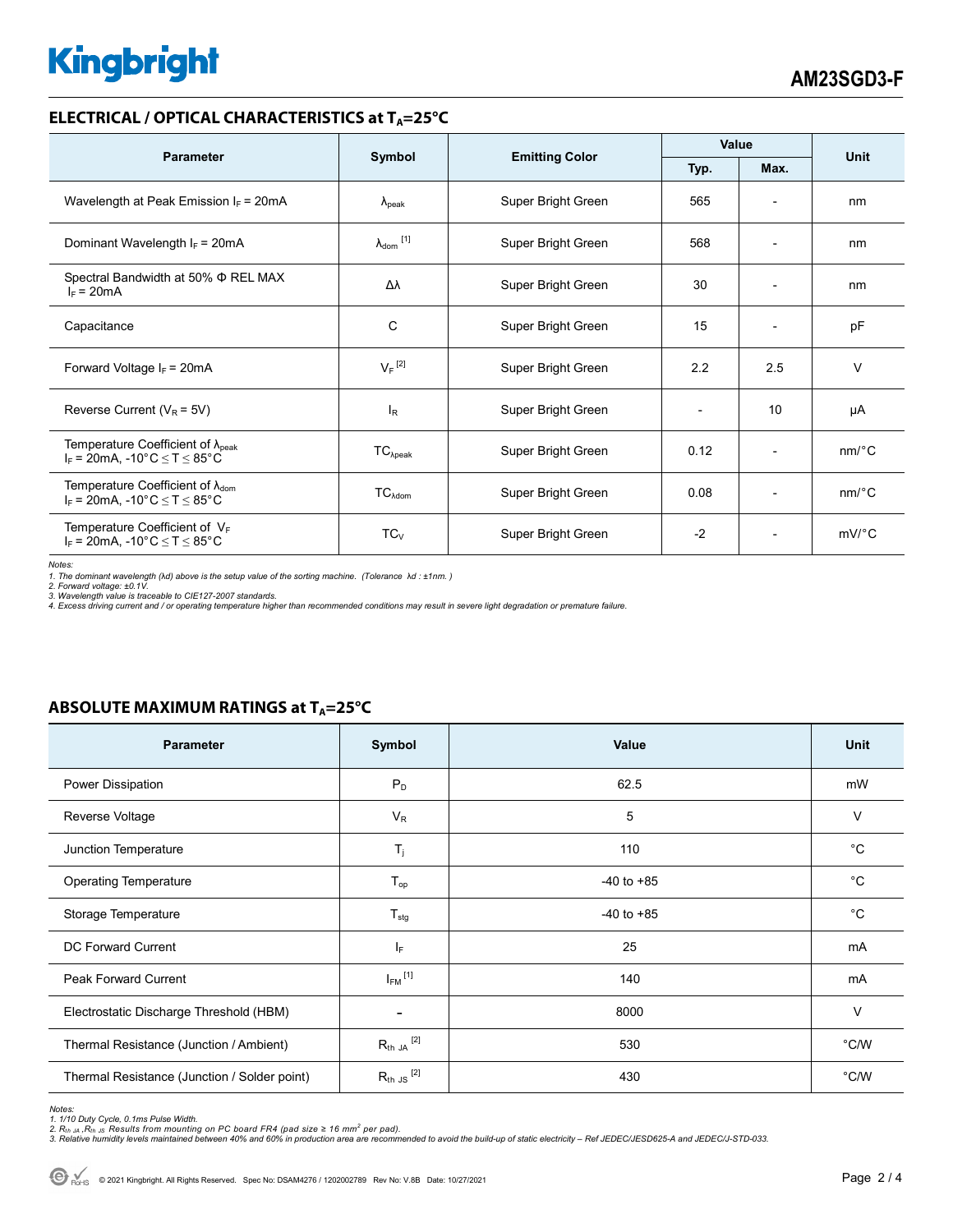# **Kingbright**

### **TECHNICAL DATA**



#### **SPATIAL DISTRIBUTION**



#### **SUPER BRIGHT GREEN**





#### **REFLOW SOLDERING PROFILE for LEAD-FREE SMD PROCESS**



- *Notes: 1. Don't cause stress to the LEDs while it is exposed to high temperature.*
- *2. The maximum number of reflow soldering passes is 2 times. 3. Reflow soldering is recommended. Other soldering methods are not recommended as they might*
- *cause damage to the product.*

**TAPE SPECIFICATIONS** (units : mm)



#### **REEL DIMENSION** (units : mm)



<sup>●●</sup> <sub>RoHS</sub> © 2021 Kingbright. All Rights Reserved. Spec No: DSAM4276 / 1202002789 Rev No: V.8B Date: 10/27/2021<br>
Page 3 / 4